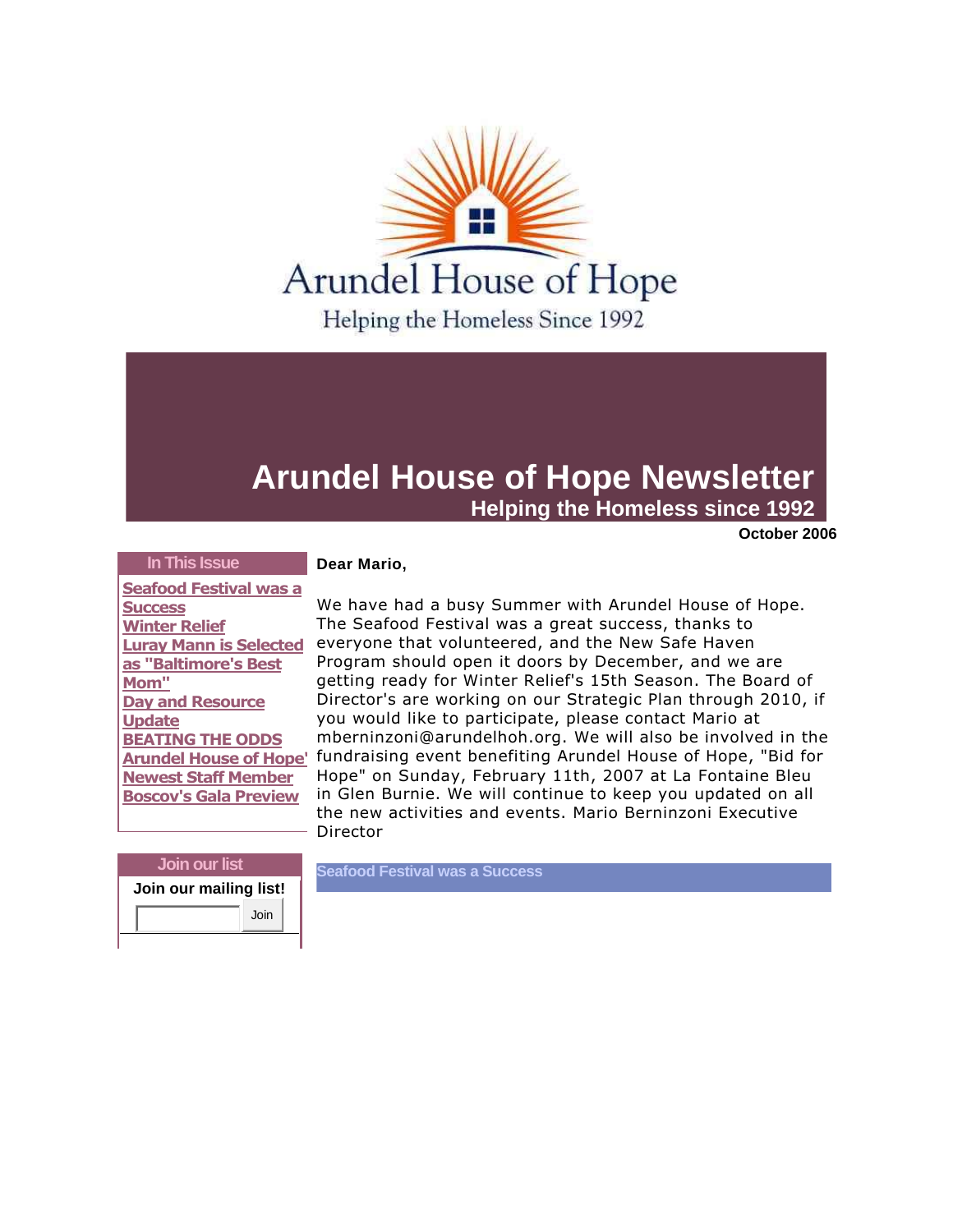#### **Everyone had a great time!**

On September 8th, 9th, and 10th we participated for the first time in the Maryland Seafood Festival held at Sandy Point State Park. The was big endeavor for us and we have never done anything of the magnitude before. Phil Bailey worked very hard in coordinating this event with the help from Marsha Urban and



Robbie Miller. We had over 100 Volunteers participate in this event and we sold more than \$10,000 in food and refreshments, we hope to sell even more next year (We sold out completely of Catfish and fries). We would like to thank all the volunteers who helped and we will look forward to next years event.

**[Read on...](http://r20.rs6.net/tn.jsp?llr=ephtatbab&et=1101413041972&s=0&e=001Myj6J5y7nh9jGEp_EEnj3t2zNKciF8as5ABga4kAKzgTr92WkGFqg99UsItkBXMhW5_WWzRM31er3Tfrdxf_FBz-6Lq9WqHWBUoVva3dBU7Y9cCJ5PRd9w==)**

### **Winter Relief**

## **By Phil Bailey**

November 6th starts the 15th year of our Winter Relief ministry. Fifteen years of being the face of God to people who are homeless in our community. Fifteen years



of discerning God's will for this ministry. Fifteen years of following His direction and prospering because of it. Fifteen years with much more work to do and the will to see it through. The 2006-2007 season will be 21 weeks long with 32 churches acting as Shelter Sites. This is an additional 2 weeks of dual sites over last year. We want to welcome Our Lady of the Chesapeake in Pasadena and Church of the Crucifixion in Marley as new Shelter Sites. The additional services we are able to offer because the Day Center is open will change the face of Winter Relief. Please make sure you are able to join with your partners in ministry to kick off this new year of service on October 28, at 7pm. Our kick off will be held again this year at St. Christophers in Linthicum. Please make plans to be there.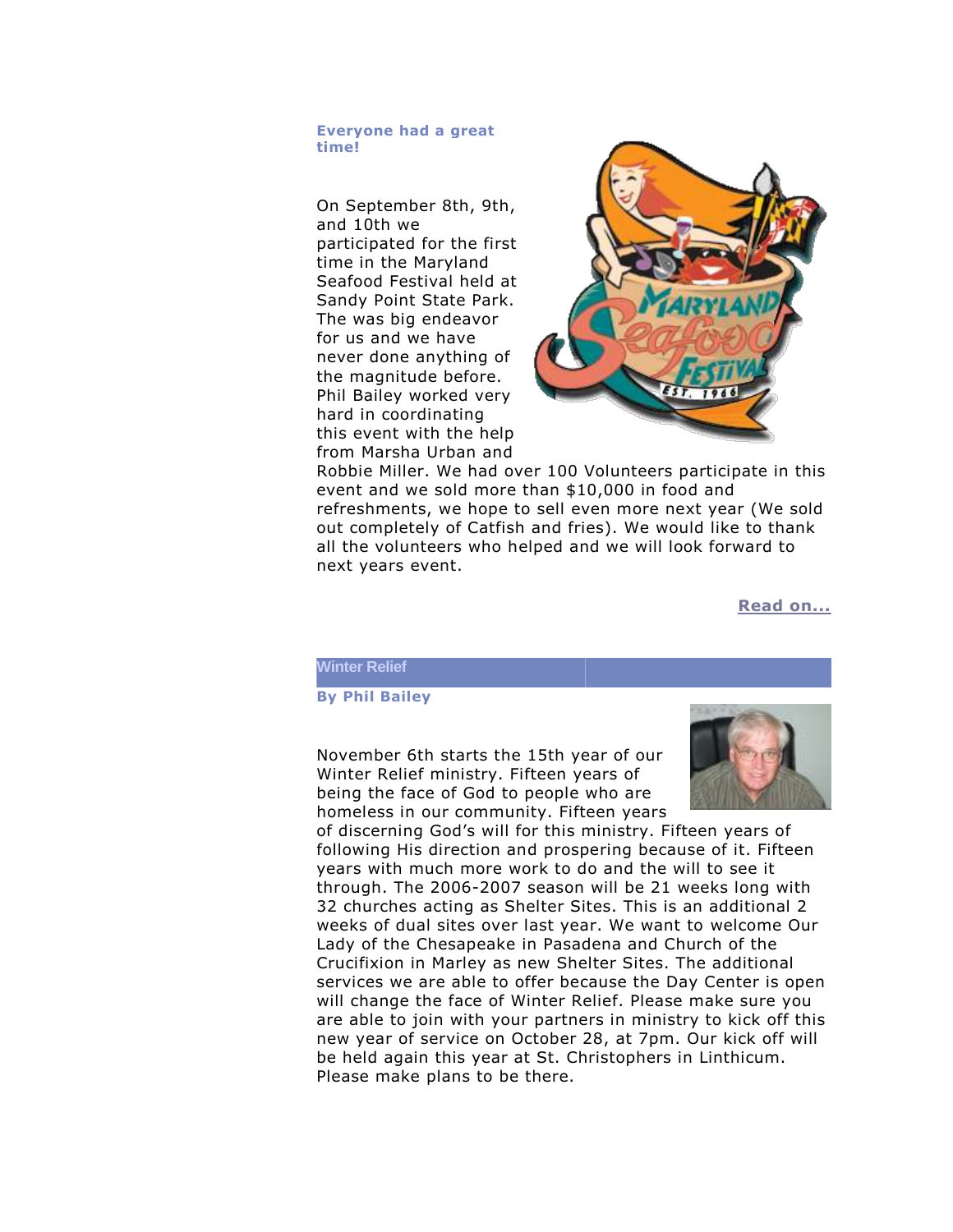## **[Read on...](http://r20.rs6.net/tn.jsp?llr=ephtatbab&et=1101413041972&s=0&e=001Myj6J5y7nh9jGEp_EEnj3t2zNKciF8as5ABga4kAKzgTr92WkGFqg99UsItkBXMhW5_WWzRM31er3Tfrdxf_FBz-6Lq9WqHWBUoVva3dBU7Y9cCJ5PRd9w==)**

#### **Luray Mann is Selected as "Baltimore's Best Mom"**

#### **Congratulations Luray**

Luray Mann, our staff member, was selected in May by FOX 45 Morning News as "Baltimore's Best Mom" Luray's daughter nominated her and



she won first prize. She brings the qualities of being "Baltimore Best Mom" to Arundel House of Hope and we truly appreciate it. So now everyone knows what a great, thoughtful, and selfless person Luray is. Congratulations Luray from everyone in Arundel House of Hope, you sure deserve it! So if you ever come to the Fouse Center or Day Center, you might get a glimpse of "Baltimore's Best Mom".

#### **Day and Resource Update**

**By Phil Bailey** 

The Resource and Day Center continues to grow in both the number of people being served and the services being offered. Since we opened our doors on April 3 we have worked with 173 individuals in need of our help. The majority of these are people new to Arundel House of Hope with only 30% coming from Winter Relief. We are certain that the world will change again for us come November 6th when Winter



Relief begins the sheltering season. We anticipate a record breaking year in the number of people being sheltered and the number of people we refer to other services. This will be the first year we will be able to provide comprehensive services during the day. The possibilities are very exciting. Volunteers are still needed to help in several areas. Please get the word out to the members of your congregations that I would love to talk to them about joining this ministry.

**[Read on...](http://r20.rs6.net/tn.jsp?llr=ephtatbab&et=1101413041972&s=0&e=001Myj6J5y7nh9jGEp_EEnj3t2zNKciF8as5ABga4kAKzgTr92WkGFqg99UsItkBXMhW5_WWzRM31er3Tfrdxf_FBz-6Lq9WqHWBUoVva3dBU7Y9cCJ5PRd9w==)**

**BEATING THE ODDS**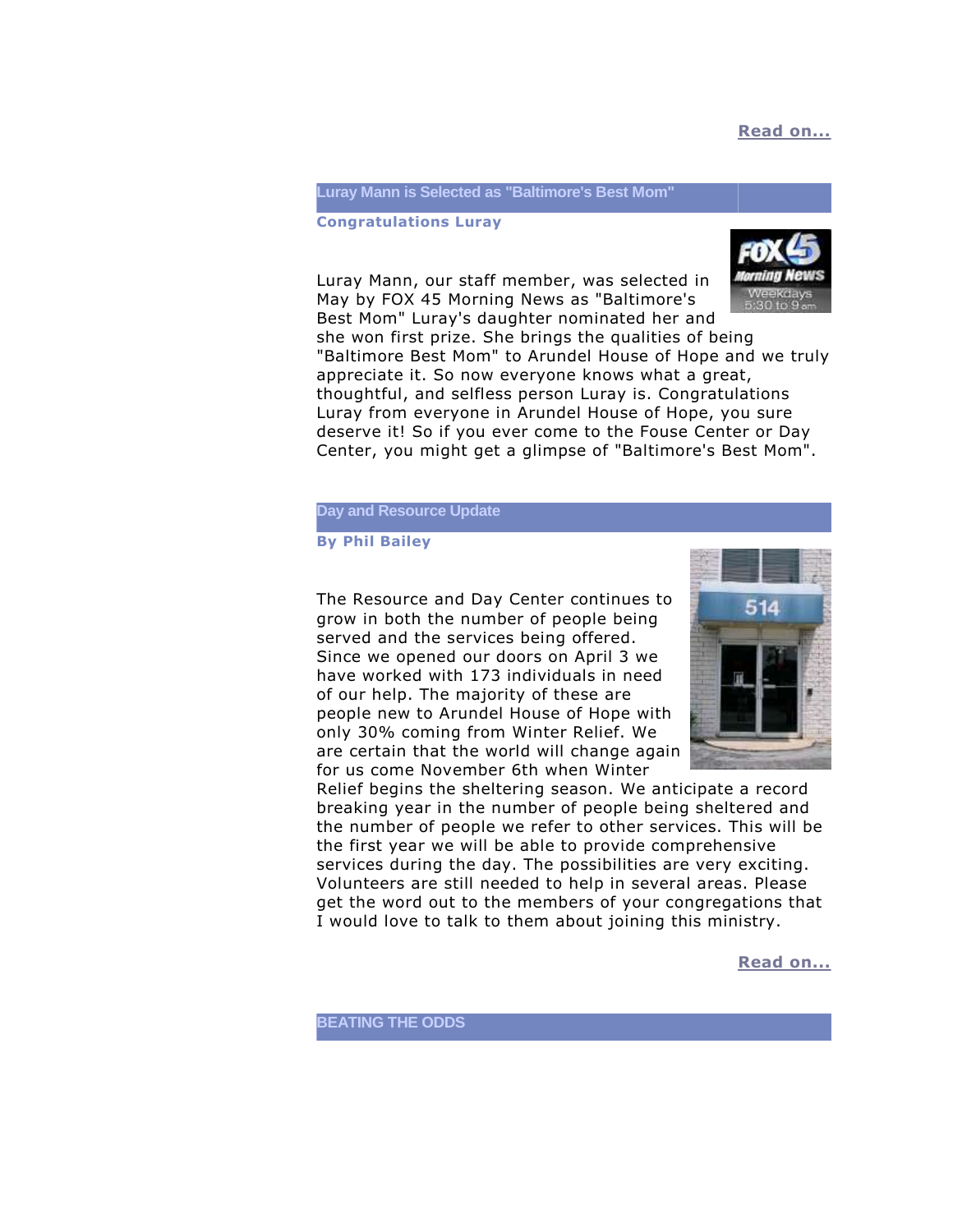#### **By Ainhoa Torrado**

Skip came to the Fouse Center on February 14th, 2005 after 30 years of incarceration. The pass of such a long time and the fact that he was in his early 20's when he went to prison



resulted in a culture shock. Everything had changed "out here" as Skip knew it, and he had also changed through his jail experiences for 30 years. Skip was like a child as far as knowing how to conduct himself as the adult he was in an unknown world. He was insecure and afraid and did not really believe he could do anything, make it out here, or that he was worthy of anything. These feelings and his "jail mentality" proved to be a serious challenge; as a matter of fact they still are at times. However, Skip has come a long way. He graduated the Fouse Center on August 15th, 2005 and since then he has accomplished great things. Skip has a great job and is number one sales person in the nation for his company. His income is more than he ever dreamed he could earn upon his release. He has his own apartment and has furnished it beautifully. He has plans of buying a house. He owns his own car, and has become great at maintaining savings to ensure himself a safety net for what may happen tomorrow. He continues to do well with his Parole and should complete it in two more years. Even his Parole Agent has great respect and admiration for him. But more importantly, Skip has been able to establish friendships with people who really care about him, who feel happy to hear he is doing well and maintaining in his life. We always knew Skip could do it, but this meant nothing until Skip believed he could do it himself. Even though Skip still has things to work on, as we all do, he is doing remarkably well. Skip has managed to beat the odds that were stacked up high against him, and we are very proud of him. He continues to come to us for guidance and support and we are glad that he has found a second family in The Fouse Center that he thinks of as highly as we do of him.

**Arundel House of Hope's Newest Staff Member**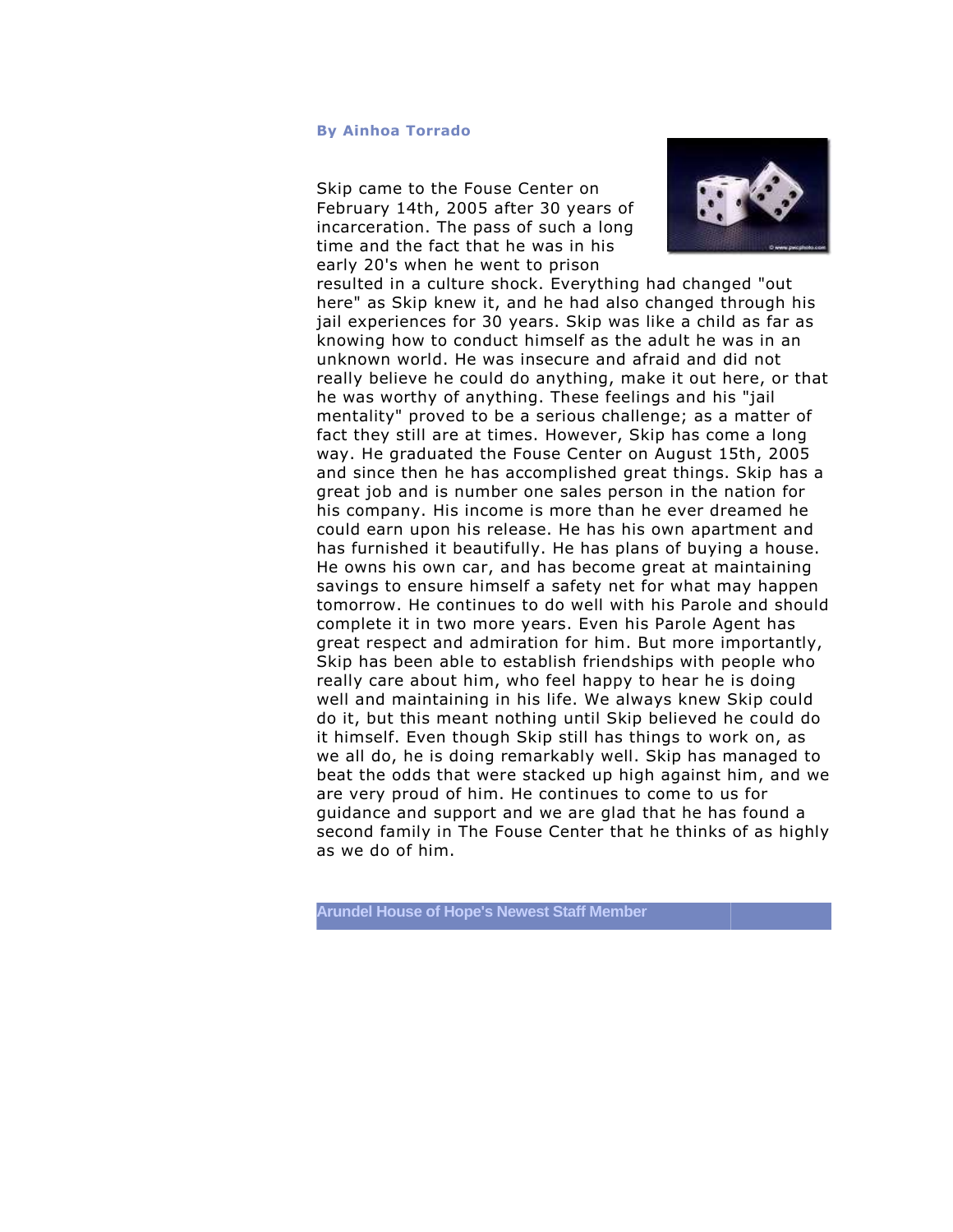#### **By Carol Heflebower**

One of the goals of the Community Supportive Housing Program is to establish habits, skills, and the ability for each resident to live independently. As housemates, the residents support each other in sustaining recovery and moving towards responsible independence. AA and NA meetings, group counseling, steady employment and case management blend



to become tools for success. Our most current success story is Kim Palmer. Kim has enjoyed the results of hard work and personal investment as a Fouse Center graduate, Community Supportive Housing resident, and now has started a new chapter in his journey towards independent living. The anticipated opening of the Safe Haven program in Brooklyn in November has presented both an employment and a housing opportunity for Kim. He has been hired as a staff member of Arundel House of Hope and will be the Resident Manager for the Safe Haven program. During the preparation period for the opening, Kim has been helpful at the Day and Resource Center and the Fouse Center, while remaining a resident in Community Supportive Housing. When renovations are complete at the Safe Haven, Kim will move there to prepare for the residents to move in mid to late November. The life experience that Kim brings to the Safe Haven will be invaluable as he interacts with residents who are "where he has been". Kim's patience, compassion and knowledge of substance abuse will be an important resource for the Safe Haven residents. Please join the staff and members of Arundel House of Hope in congratulating Kim on his success in achieving independence, and in thanking Kim for his eagerness to share his life to help these others in need.

#### **Boscov's Gala Preview**

#### **Benefiting Arundel House of Hope**

Be the first to see the new Boscov's Department Store in Marley Station. Boscov's is partnering with Arundel House of Hope and holding its Grand Opening on Friday, October 27th from 10am-10pm. You can only purchase



tickets for this event with 100% of all proceeds going to nonprofit organizations. Tickets are only \$5 (100% goes to Arundel House of Hope) and there will be entertainment, refreshments, and many give-aways. If you would like to